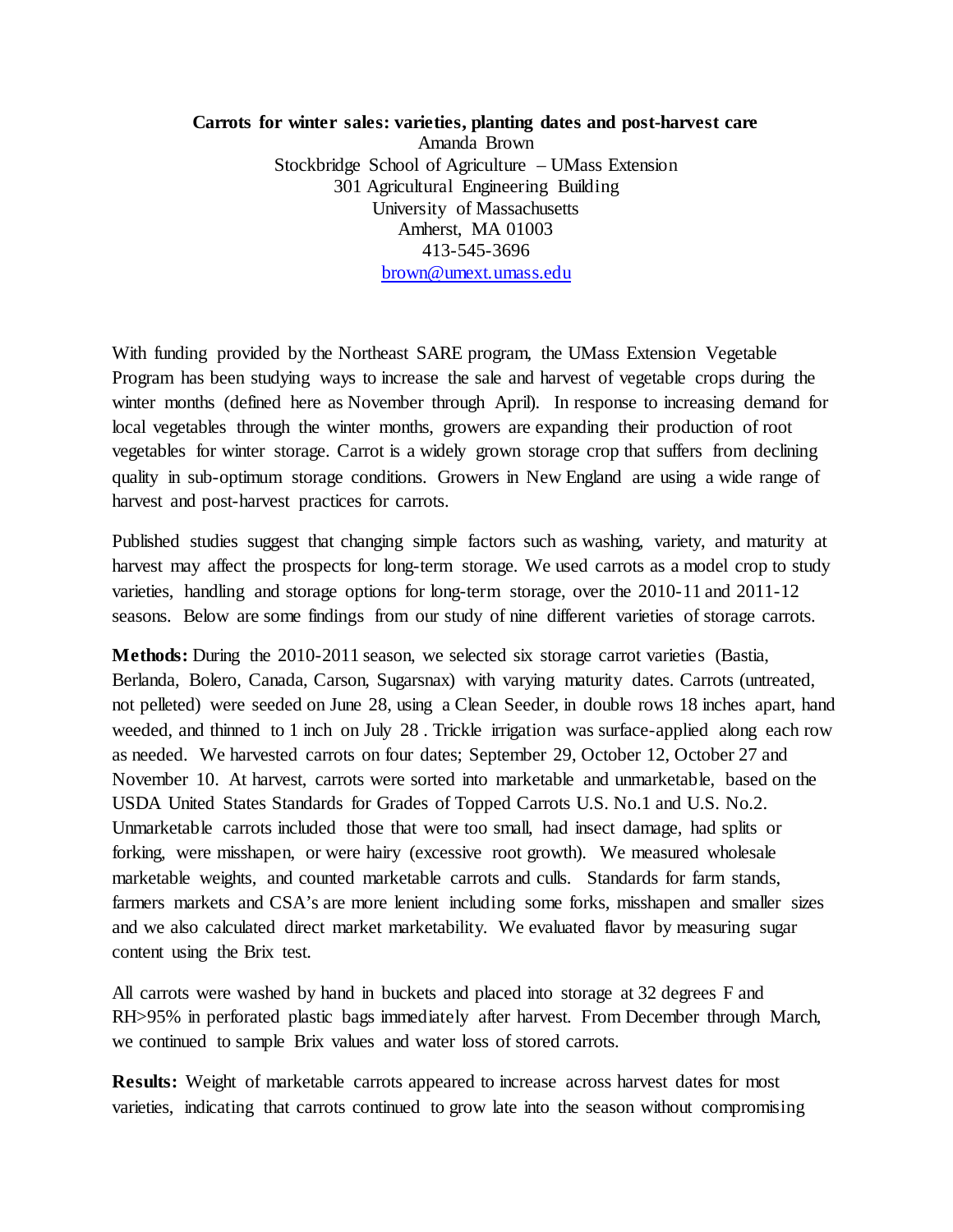quality from insects, disease, or other factors. Quality of Berlanda and Bastia, however, may have started to decline at the end of the harvest period. Brix score (sweetness) varied across harvest dates, and the date of highest sugar content varied with variety. See the variety descriptions below for more information on marketable weights, culls, and reason for culling.

Overall, Brix score (sweetness) appeared to increase during storage for the first several months and then decline rapidly. In our carrots, Brix score peaked at the beginning of February, after 3- 4 months of storage. Water loss continued at low levels throughout the storage period, and averaged 5-11% between harvest and March 1. In 2010-11 trials, Bastia had the highest number of marketable carrots, followed by Bolero and Carson. Sugarsnax had the highest number of culls, particularly forked and misshapen carrots. The following numbers are the average for all harvest dates. Marketable is for USDA wholesale standards.

BERLANDA (85 days) Dark orange, cylindrical, 9" Berlikum with good tops. Source: Bejo. At harvest; Brix score: 7.27 Marketable weight: 50%

BOLERO (75 days) Medium-long, 7-8" roots are uniform, thick, slightly tapered, and blunt, with a medium core and average internal color. This Nantes has good taste fresh, and after long-term storage. Resistant to Alternaria and Cercospora blight. Heavy, tall tops. Source: Johnny's. At harvest; Brix score: 7.89 Marketable weight: 42%

CARSON (90 days) Early Chantenay, 7 1/2" deep orange, conical roots, with broad shoulder, blunt tip, and strong, tall tops. Source: Bejo. At harvest; Brix score: 8.03 Marketable weight: 53%

BASTIA (85 days) Smooth jumbo Flakee with deep orange color, 9" roots. Strong tops, stores well. Source: Bejo. At harvest; Brix score: 7.27 Marketable weight: 54%

CANADA (95 days) Dark orange, conical, 9" Chantenay with broad shoulder, strong tops, and long blunt tip. Source: Bejo. At harvest; Brix score: 7.62 Marketable weight: 53%

SUGARSNAX (68 days) Smooth, deep orange Imperator has 9" tapered roots with strong, medium-tall tops resistant to Alternaria, Cercospora, and Pythium diseases. Tender and sweet. Source: Johnny's. At harvest; Brix score: 7.65 Marketable weight: 28%

**Methods:** During the 2011-12 season, we used six carrot varieties (Berlanda, Brest, Bolero, Carson, Deep Purple, Florida). Carrots were seeded July 26 and thinned to 1 inch on August 24th. We harvested carrots on three dates November 3, November 14 and November 28. We measured wholesale and direct sale marketable weight, counted culls, and measured dimensions of carrots (length, width, pith width). Those that were in good condition but too small or moderately misshapen were included in direct sale marketable weights. We measured Brix score at the time of harvest, and again after 6 months of storage. For three of the varieties (Berlanda,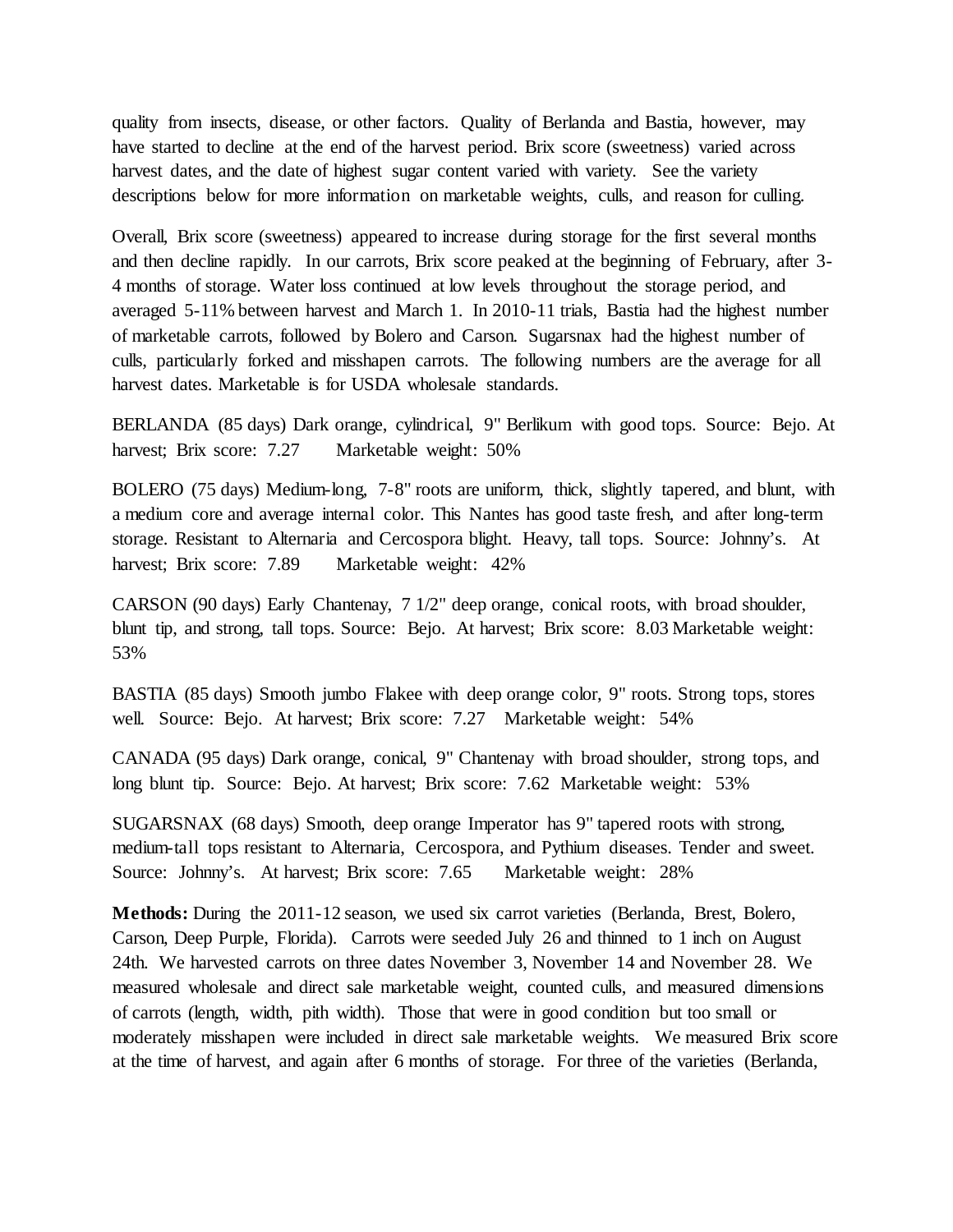Bolero, Brest), we stored half of the carrots washed and half unwashed. We then evaluated staining, presence of rot, and top sprouting, after 6 months of storage.

**Results:** At harvest Brix score was higher for the two later harvests (November 14 and November 28) compared to the first. Marketable weights were also higher for the later harvests. In general marketable weights were lower than in 2010, likely the result of a later seeding date and cool wet fall.

**Storage:** Stored carrots were sampled in April for rot, staining, and top sprouting (an indication that they are becoming biologically active). After six months of storage, they no longer retained flavor and were unmarketable. However, their reaction to extended storage serves as a good indication of how they would react to storage over shorter periods. We found that washed carrots were more than twice as likely as unwashed carrots to show signs of rot (35% versus 14%), although rot damage was quite minor in all carrots. We saw no differences in top sprouting between washed and unwashed carrots. Unwashed carrots did show minor to moderate staining, and did not wash completely "clean." However, washed carrots that were not kept perfectly clean (i.e. not all dirt was washed off pre-storage, small amount of dirt left in bag) also showed minor staining. We saw differences between varieties in terms of levels of staining, rot, and top sprouting (see variety descriptions below). There were no significant differences in Brix score between washed and unwashed carrots.

Variety Trials: In 2011-12 trials, Berlanda was the highest yielding variety, both in terms of numbers and weight of wholesale marketable carrots. Brest, Bolero, and Florida were also high producers. Carson and Deep Purple did not fare as well, with Deep Purple producing less one third the marketable weight of Berlanda. These low yielding varieties produced approximately an equal weight in direct sale marketable carrots. Higher yielding varieties produced additional direct-sale carrots equal to about 2/3 of wholesale weights, and were still by far the best producers even for direct sales.

With regards to response to long-term storage, Brest had the lowest levels of staining when stored unwashed, but high levels of minor rot, and sprouting of tops. Berlanda showed the highest levels of staining, but only modest levels of rot. Bolero showed very low levels of top sprouting. The numbers below are the average of three harvest dates, using the more lenient criteria for marketability in direct markets.

**BERLANDA** (85 days) Dark orange, cylindrical, 9" Berlikum with good tops. Source: Bejo.

**Marketable weight:** 48% **Forked:** 5% **Too small:** 2012-32%

**Pith ratio:** 0.59

**Staining:** moderate **Top sprouting:** 92% **Low-level rot:** 17%